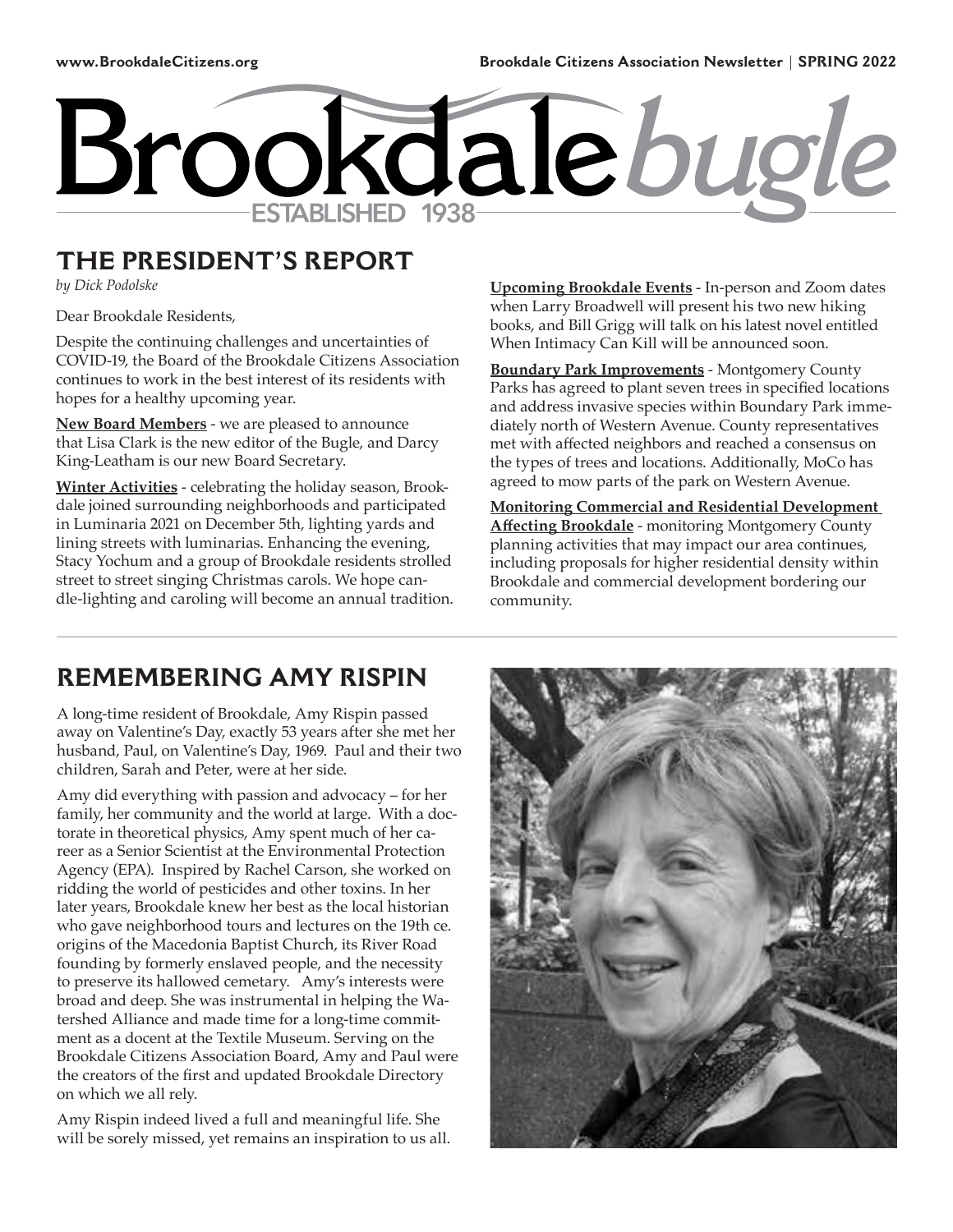The *Brookdale Bugle* is a publication of the Brookdale Citizens Association, published three times a year in February, June, and October.



The deadline for submission of articles, notices, and ads for the next edition is May 23 and should be emailed to Lisa Clark at calllisamc@gmail.com. Visit Brookdale online at www.brookdalecitizens.org.

## **FREE TREES PROVIDED AND PLANTED BY MONTGOMERY COUNTY**

# **GOODBYE**

*by Joy and Campbell Graeub*

After calling Brookdale our home for 57 years it was a very difficult decision to leave. It was where we raised our family, made many friends, and established life-long roots. The change brings back many memories, which some "newcomers" may like to know.

When we moved to Brookdale in 1963, the upper part of Merivale Road was solidly covered by a line of beautiful old elm trees – now all gone. GEICO was at the end of building its headquarters, their workers were parking their cars all over Brookdale. That is when we got the County to impose parking restrictions. We knew the Brookdale Park area as the "forest" where we tried to keep our kids from going. Most of the homes were occupied by the original owners, our kids were 2 of only a handful of others at their ages. Westport Road ended at Merivale Road, before it was extended to serve the new homes being built in Wolshire. Mrs. Foellmer was the crossing guard at Baltimore Avenue and River Road to stop the traffic for school children to cross on the way to Westbrook Elementary.

Other memories take us back when the County was going to close and tear down Westbrook Elementary School. The neighborhood rallied. We hired a bus from DC Transit to take our youngsters dressed in Dr. Denton PJs to a Board of Education meeting campaigning to keep the school open – with much success.

Another big victory for us was when GEICO tried to obtain County approval to build a multi-story garage on the now Brookdale Park site, because they "needed more space to park." After months of pressure the County denied it. Only after that did we learn that GEICO had an offer by a New York department store to build a huge store on their parking lot on Western Avenue.

On the sight of the Friendship Heights Metro bus station was a Howard Johnson's restaurant. Where there is now The Shops at Wisconsin Place, there was the first suburban location of Woodward & Lothrop (Woodie's), the long-gone department store. At the Neiman Marcus site was a gas station and the popular Silver Fox restaurant and jazz club.

Montgomery County is offering to plant shade trees for Free. There are two programs. If you want a new tree on your property log into treemontgomery.org and fill out the provided form. If you want a tree planted on the street right-of-way in front of your house type "Montgomery County division of highway services street tree program" and fill out the form. If you want assistance call 240-777- 0311. According to these sites there is likely to be a several months wait before the requested trees are planted. line at our website of www. brookdalecitizens.org. post-pandemic normalcy. This has been a challenging two Your dues certainly give us confidence that Brookdale will "keep on carrying on."

Yes, memories are plenty. The best are those of the many great neighbors with whom we still have close contact – too many to mention. All we can say is the neighborliness continues to be getting stronger. Congratulations!

With fond memories – Joy and Campbell Graeub

## **THE CALL FOR ELECTRIC LEAF BLOWERS**

*by Darcy King-Leatham*

In an op-ed piece in the last edition of the Bugle, I expressed my consternation about the effects of gas-powered leaf blowers on us and the environment (noise, gas emissions and climate change). Aware that some readers feel likewise, I am providing an update. On March 15, 2022 County Executive Elrich introduced amendments to MC Code Chapter 31B to "phase out the sale of handheld and backpack combustion engine-powered leaf blowers and vacuums beginning six months from enactment, and their use twelve months from enactment."

For a number of companies that provide gas-free yard services, go to: http://townofchevychase.org/431/Quietand-Clean-Landscapers.

## **LUMINARIA 2021**

*by Lisa Clark*

Luminarias (Spanish for "small bonfires") lit up the streets and courts of Brookdale on the evening of December 5, 2021. And what a beautiful event it turned into, with carolers making a joyful noise in Brookdale North at the same time. Completely voluntary, the neighborhood saw increased participation on both sides of River Road. In fact, every single home on Overbrook Rd had paper bags with twinkling lights in front of it! There was speculation that the street could be seen from space. Families, couples, dogs and their humans braved the chilly night air to stroll and greet neighbors. A popular gathering spot for many was in front of Jack and Cynthia Morton's home where popcorn, hot chocolate, sushi, cheese and crackers, wine and more were shared with passersby who stopped to chat and/or warm hands and toes around the blazing firepit in the driveway. I, for one, kept my bags, sand, and battery-operated tea lights to use again in December this year!

# **DUES AND DONT'S**

Don't worry! There is still LOTS of time to remember your 2022 Brookdale dues of \$40. As usual, an envelope still accompanies this Bugle, as does the opportunity to pay on-

For those who already have paid for 2022, we thank you very much. Our activities will likely start to get in high gear for the Spring and, hopefully, for a true return to a years for all our families, especially our children.

# **SPRING INTO PICKLEBALL!**

*by David Lewis*

### POP - POP - POP - POP

If you have ventured by a tennis court or a rec center lately you might have heard that sound – it's not tennis balls being hit, but Pickleballs.

What is Pickleball? It's America's fastest growing game – a cross between tennis, badminton, ping pong and paddle ball that is played on a 20x44 foot court with a net and paddles and a hard plastic wiffle ball with holes.

Pickleball is a game most anyone can play (and I mean anyone – 5 to 85!) after just a little instruction. And if you have played any racquet sport before you, will find it very easy to learn and play. It can be played both in doubles and singles, but most of the time you will find people playing doubles. It's played inside and out. Because the court is small, it's not too hard to cover; and unlike tennis, the serve isn't too hard to master. While easy to learn, it can still be highly competitive and it is played professionally as well.

There's a lot to like in this growing sport. It provides a nice bit of exercise but doesn't require years of lessons, and is inexpensive to jump into (good paddles start at under \$50). It's also a great social event – when you play at rec centers the play is generally round robin, and you get to meet a whole lot of nice people! We had a Holiday party last December (pre-Omicron) for our pickle friends and we realized that 29 out of 30 guests were people we didn't know 18 months ago!

If you haven't seen the game being played just do a search under "Pickleball" on Youtube and a million videos will show up.

We have lots of places to play near Brookdale – there are indoor courts at the Wisconsin Place Rec center and the Lawton Rec center, indoor and outdoor courts at the Palisades Rec center in DC, outdoor courts at the Bethesda Y. Please feel free to email me if you have any questions at: Davidmlewis46@gmail.com.

## **UPDATING THE BROOKDALE NEIGHBORHOOD DIRECTORY**



The Brookdale Directory has been an invaluable resource as the only repository of contact information for all Brookdale residents willing to be included. Initially created in 2016 and updated in 2019, we are ready for a 2022 version. In the past, every Brookdale household has received a copy (for privacy sake, this document is not on our website), and we will do that again once updated. In the next few months, we will be seeking all changes and additions. When we've determined a plan to capture this information, we will be reaching out to everyone to ensure that we have as exhaustive, accurate and useful a contact list as possible. Thanks in advance for your help!